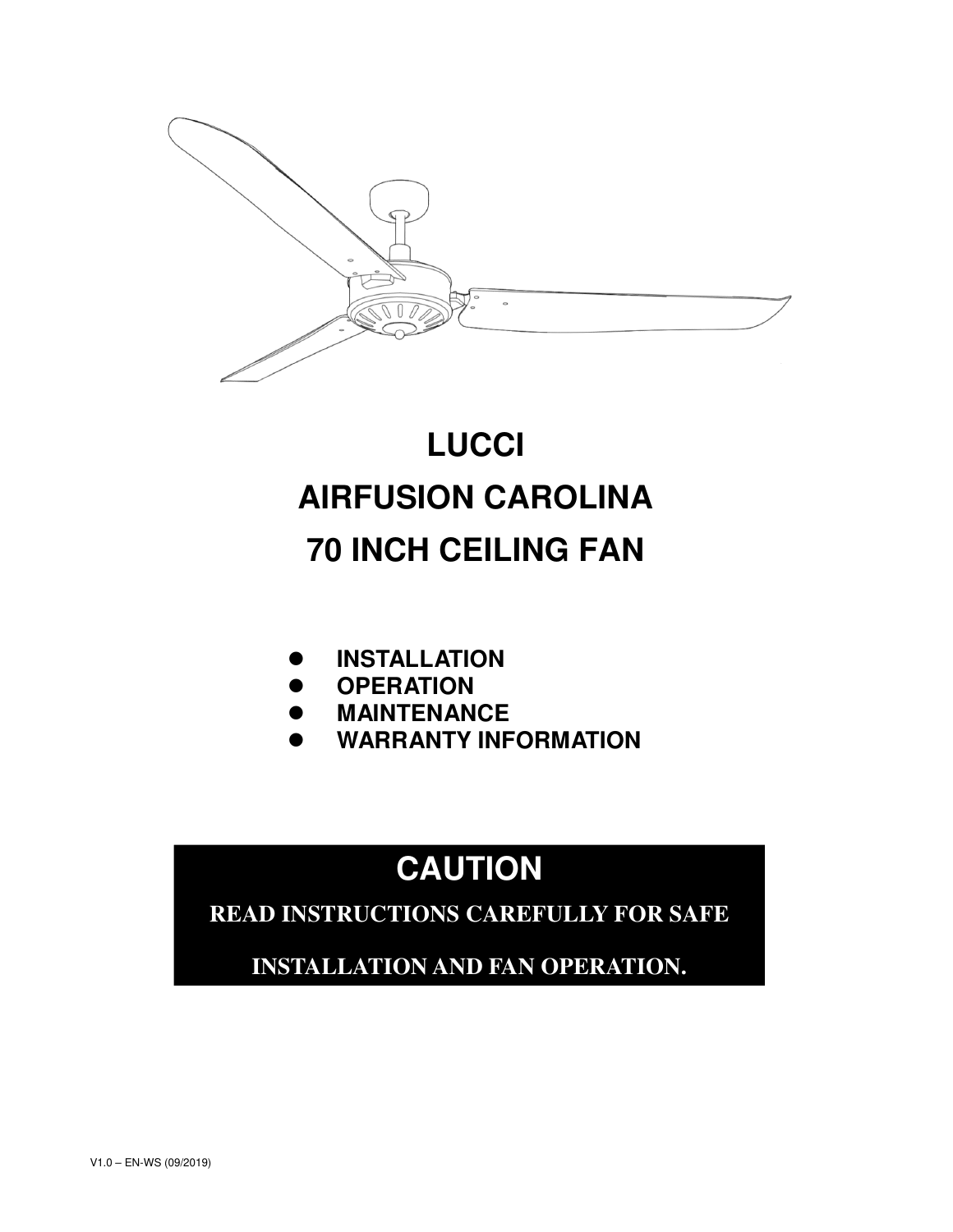

## **THANK YOU FOR PURCHASING**

Thank you for purchasing this quality Lucci product. To ensure correct function and safety, please read and follow all instructions carefully before assembly, installation and use of this ceiling fan. Please keep instructions for future reference.

## **SAFETY PRECAUTIONS**

- 1. In Europe: This appliance can be used by children aged from 8 years and above and persons with reduced physical, sensory or mental capabilities or lack of experience and knowledge if they have been given supervision or instruction concerning the use of the appliance in a safe way and understand the hazards involved. Cleaning and maintenance shall not be undertaken by children without supervision.
- 2. In Australia: The appliance is not intended for use by persons (including children) with reduced physical, sensory or mental capabilities, or lack of experience and knowledge, unless they have been given supervision or instruction concerning the use of the appliance by a person responsible for their safety.
- 3. Children should be supervised to ensure that they do not play with the appliance.
- 4. An all-pole disconnection switch must be incorporated into the fixed wiring, in accordance with local wiring rules.

# **IN AUSTRALIA**

# **WARNING:**

# **FOR SAFE USE OF THIS FAN AN ALL-POLE DISCONNECTION**

# **MUST BE INCORPORATED INTO THE FIXED WIRING IN**

# **ACCORDANCE WITH THE WIRING RULES.**

As outline in clause 7.12.2 of AS/NZS 60335-1 for meeting the

minimum electrical safety of this standard.

Please note warranty will be void if installation is without a means for

an all-pole disconnection incorporated in the fixed wiring in accordance

with the wiring rules.

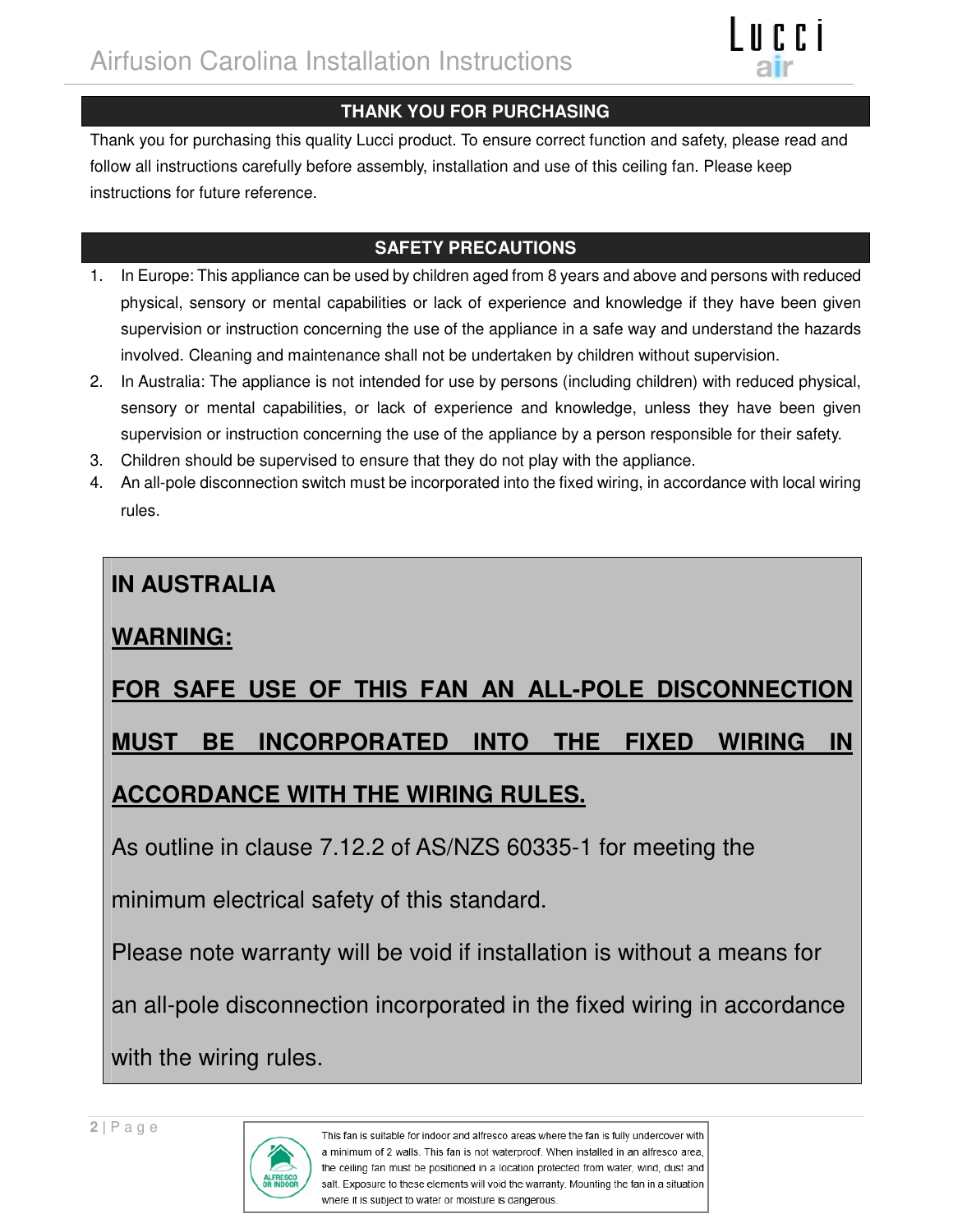Example: If a fan is connected to a circuit that can be isolated via an all-pole safety switch at the switchboard, then this is considered to be an all-pole disconnection to the ceiling fan electrical circuit, meeting the requirements of clause 7.12.2 of AS/NZS 60335.1.

# **A single-pole switch on the active of the receiver input of remote control must also be included in the wiring, and located the same room as the ceiling fan.**



- 5. Do not dispose of electrical appliances as unsorted municipal waste, use separate collection facilities. Contact your local government for information regarding the collection systems available.
- 6. If electrical appliances are disposed of in landfills or dumps, hazardous substances can leak into the ground water and get into the food chain, damaging your health and well-being.
- 7. The structure to which the fan is to be mounted must be capable of supporting a weight of 32kg.
- 8. The fan should be mounted so that the blades are at least 2.3 m above the floor in Europe or 2.1 m above the floor in Australia.
- 9. This fan is suitable for indoor and alfresco areas where the fan is fully undercover with a minimum of 2 walls. This fan is not waterproof. When installed in an alfresco area, the ceiling fan must be positioned in a location protected from water, wind, dust and salt. Exposure to these elements will void the warranty. Mounting the fan in a situation where it is subject to water or moisture is dangerous and may increase the risk of damage, injury or electrical shock and will void the warranty.
- 10. Must be assembled and installed by a licensed electrician.
- 11. WARNING: If unusual wobbling or oscillating movement is observed, immediately stop using the ceiling fan and contact the manufacturer, its service agent or suitably qualified persons.
- 12. The replacement of parts of the safety suspension system device shall be performed by the manufacturer, its service agent or suitably qualified persons.
- 13. The fixing means for attachment to the ceiling such as hooks or other devices shall be fixed with a sufficient strength to withstand 4 times the weight of the ceiling fan; that the mounting of the suspension system shall be performed by the manufacturer, its service agent or suitably qualified persons.

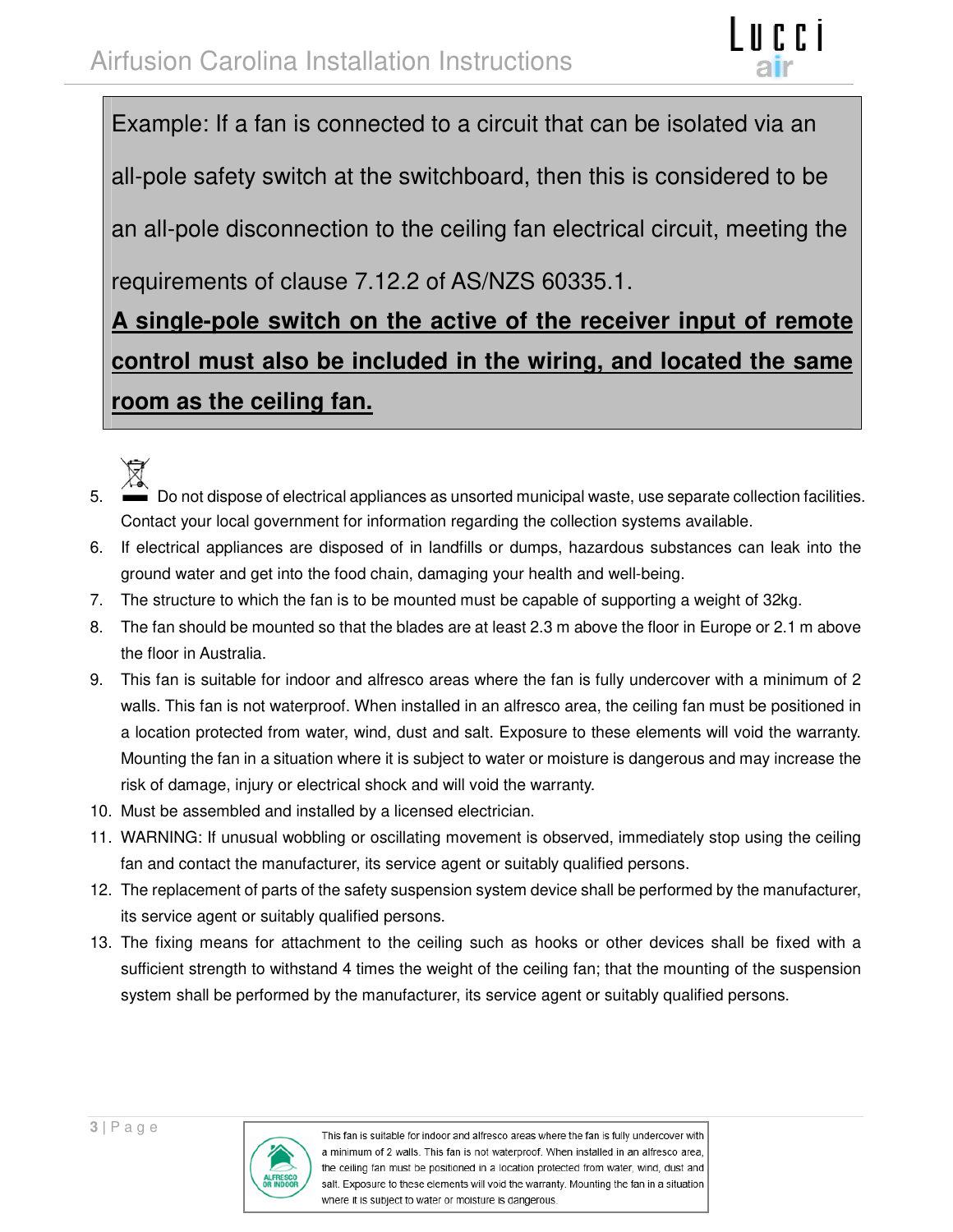

### **PARTS LIST**

- Unpack your ceiling fan carefully. Remove all parts and hardware.
- Lay out all the components on a smooth surface and make sure there are no components missing before assembling. If parts are missing, return the complete product to the place of purchase for inspection or replacement.
- Check whether the ceiling fan has been damaged during transport. Do not operate/install any product which appears damaged in any way. Return the complete product to the place of purchase for inspection, repair or replacement.
- Examine all parts, you should have the following:





- 1 Canopy x 1
- 2 Down rod x 1
- 3 Coupling cover x 1
- 4 Motor assembly x 1
- 5 Blade assembly x 3
- 6 Blade screw x 9 (and 1 spare)
- 7 Screw for mounting bracket x 2
- 8 Balance kit x 1 set
- 9 Wall switch x 1 set

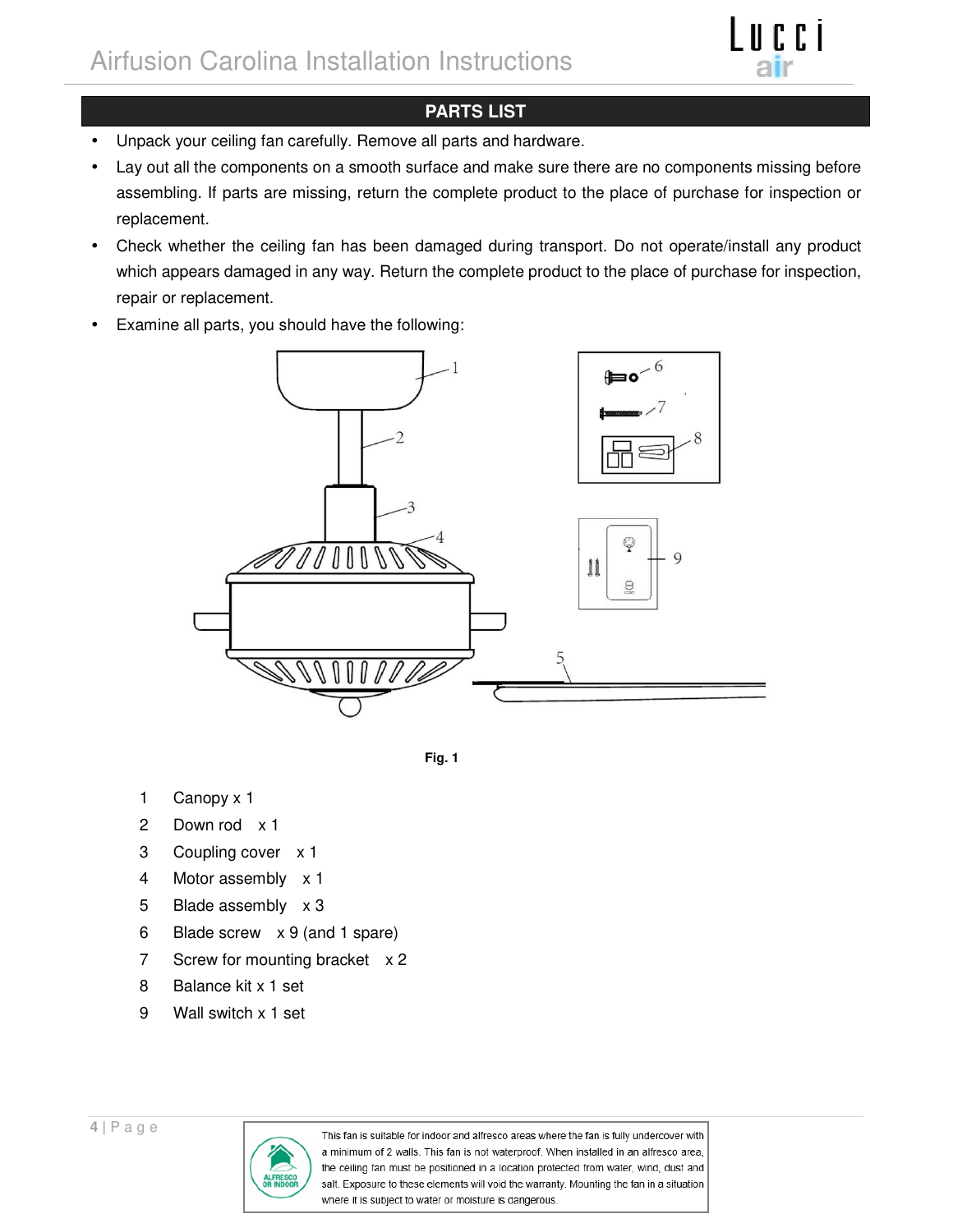

### **INSTALLING THE MOUNTING BRACKET**

- The ceiling fan must be installed in a location so that the blades are a minimum 300mm spacing from the tip of the blade to the nearest objects or walls.
- Install the hanging bracket to the ceiling joist or structure that is capable of carrying a load of at least 32kg, with the two long screws provided. Ensure at least 30mm of the screw is threaded into the support. (Fig. 2)



**NOTE: The bracket screws provided are for use with wooden structures only. For structures other than wood, the appropriate screw type MUST be used. Ensure the screws used are suitable for the mounting surface and the surrounding environment.** 

### **ANGLED CEILING INSTALLATION**

This fan hanging system supports a maximum 9 degree angled ceiling installation.





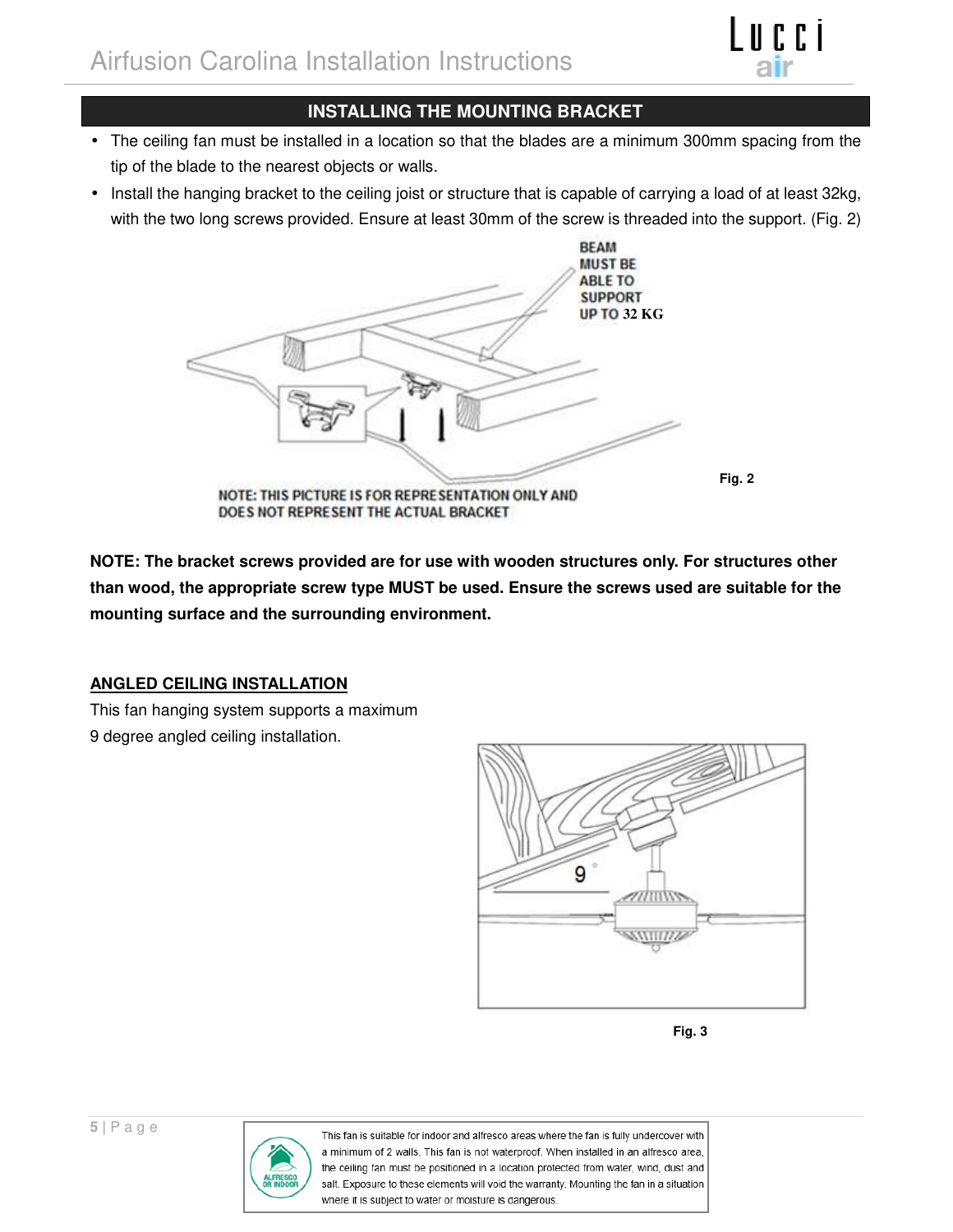

## **BLADE INSTALLATION**

- Align the 3 mounting holes on the blade assembly (3) to the 3 mounting holes on the rotating member of fan motor assembly (1) and using the 3 blade screws with washers (2) to secure the blade assembly (3) to the fan motor assembly,
- Ensure the screws are tightened equally and evenly to reduce the chance of warping or unbalancing. Take care not to over tighten the screws as this can damage the blades.
- Once completed, repeat the process on the remaining blades.



**Fig. 4** 

**HANGING THE FAN** 

Lift the fan assembly onto the mounting bracket. Ensure the key slot (A) of the hanger ball is positioned on the key pin (B) of the mounting bracket (C) to prevent the fan from rotating when in operation. (Fig.5)



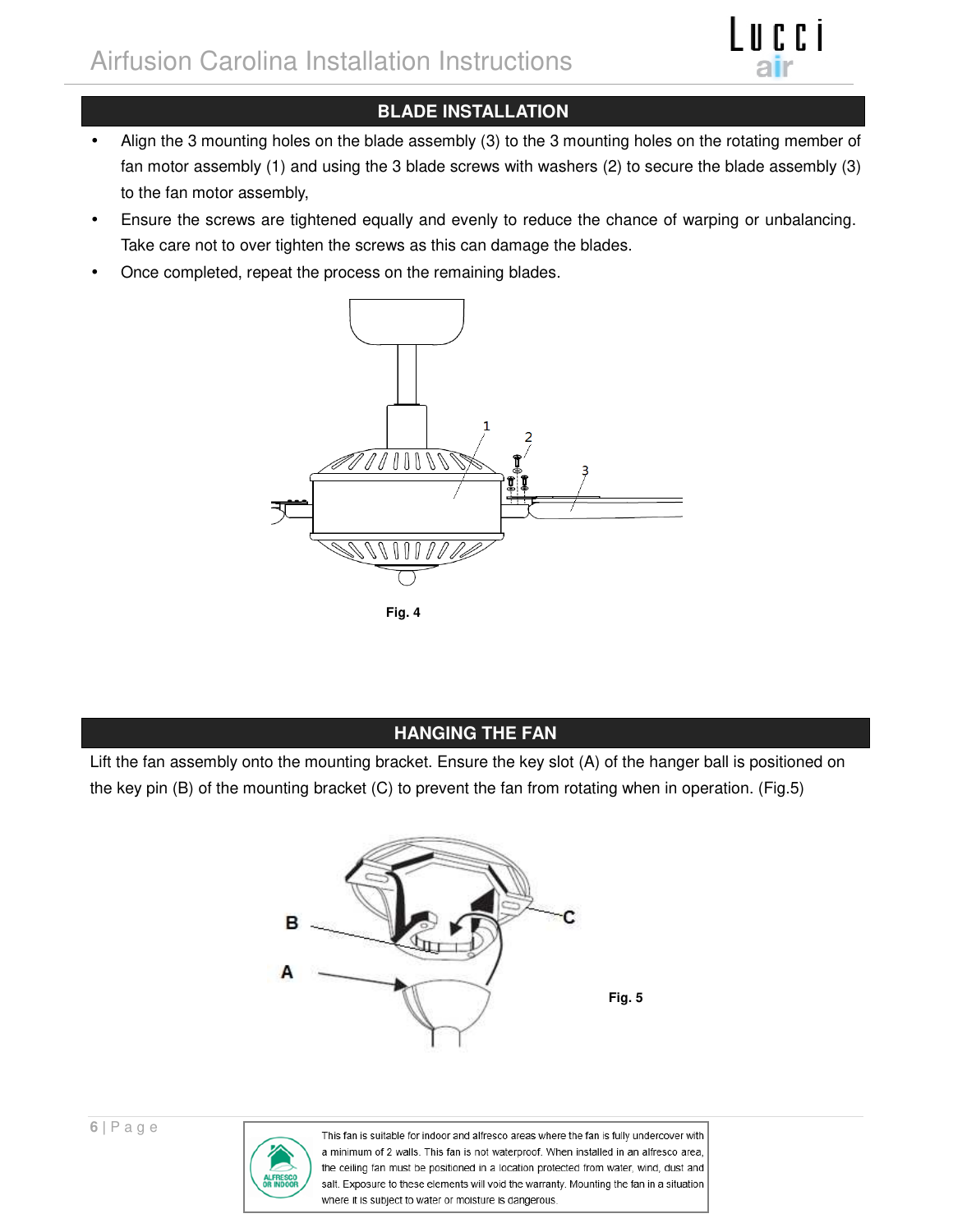

### **ELECTRICAL WIRING DIAGRAM**

**WARNING:** FOR YOUR SAFETY ALL ELECTRICAL CONNECTIONS MUST BE UNDERTAKEN BY A LICENSED ELECTRICIAN.

**NOTE:** AN ADDITIONAL ALL POLE DISCONNECTION SWITCH MUST BE INCLUDED IN THE FIXED WIRING.

**NOTE: Wiring diagram includes the light kit wiring. The light wiring diagram and switch is omitted when no light kit is used with the ceiling fan.** 

### **USE WITH WALL SWITCH WIRING DIAGRAM:**

Ensure the motor earth wire is connected to the single earthing terminal block "2" in the diagram below. (Fig. 6)



**Fig. 6** 

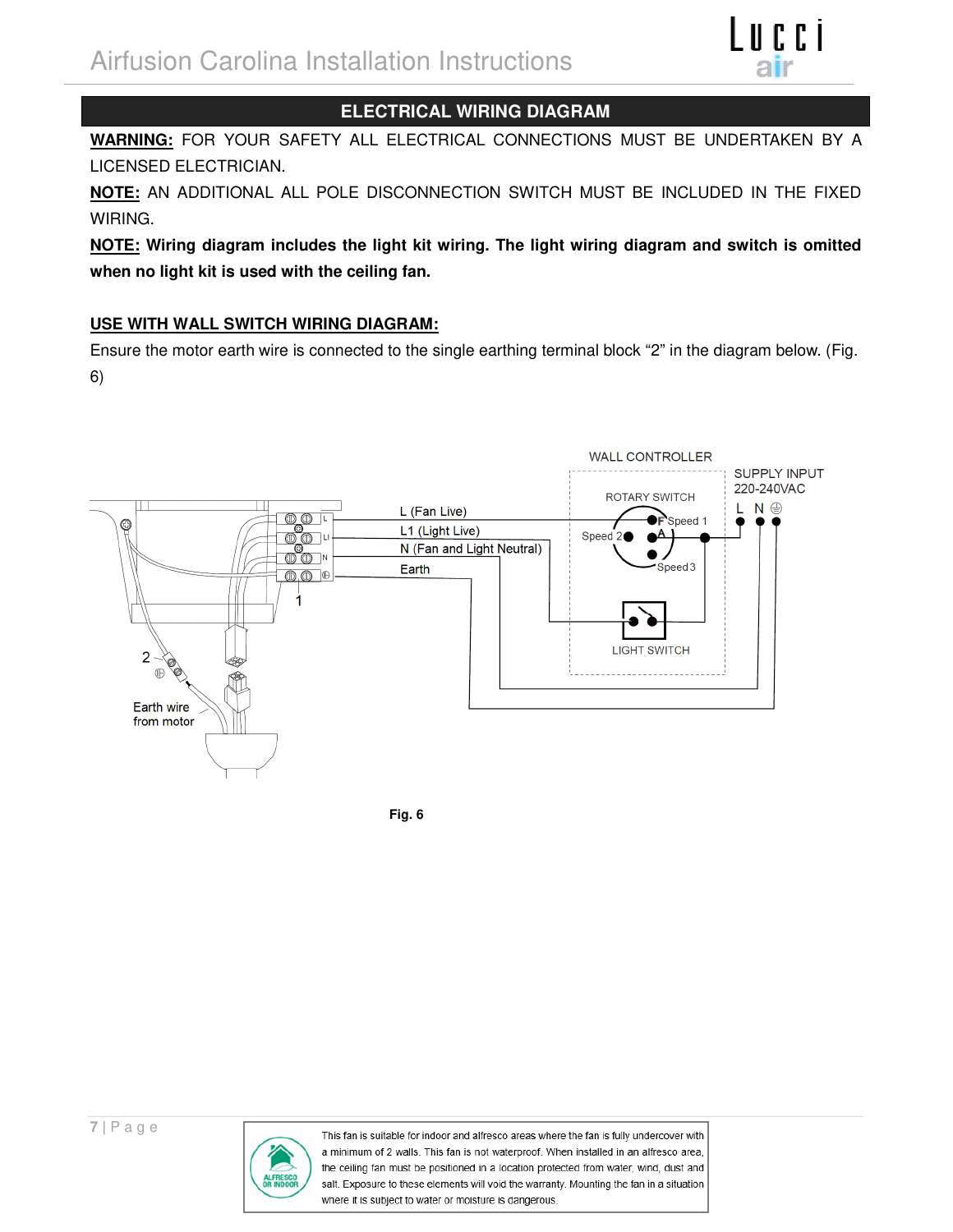

#### **USE WITH REMOTE WIRING DIAGRAM: (REMOTE sold separately)**

Ensure the motor earth wire is connected to the single earthing terminal block "2" in the diagram (Fig. 6), for (Fig.7 and Fig.8)

### **1/ Remote without quick connectors (manual wiring)**



#### **2/ Remote with quick connectors (using quick connectors)**



the ceiling fan must be positioned in a location protected from water, wind, dust and salt. Exposure to these elements will void the warranty. Mounting the fan in a situation where it is subject to water or moisture is dangerous.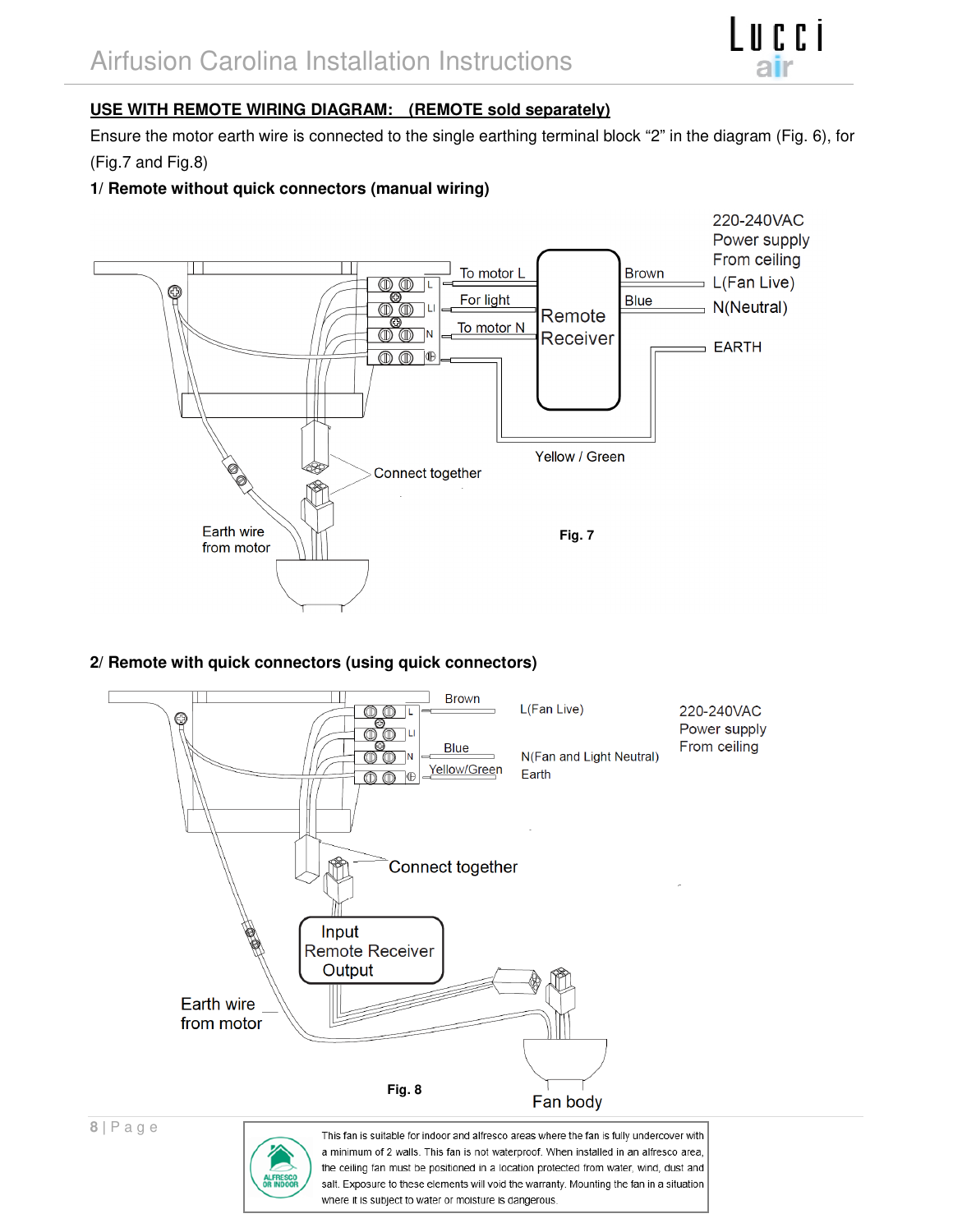

## **FINISHING THE INSTALLATION**

- After completing the electrical connection at the mounting bracket terminal block, connect the ceiling fan wiring via the quick connector plug.
- Ensure the earth wiring is secure and correct, by performing an earthing continuity test from the fan's accessible metal body back to the earth terminal at the terminal block on the mounting bracket.
- Cover the mounting bracket with the canopy. Ensure all electrical wiring is tucked inside the canopy and that the wires are not damaged during this step. Secure the canopy to the hanger bracket using the screws provided. (Fig. 9)
- Switch ON mains power supply to the fan. Test the fan operations or enjoy using the fan following instructions the under "USING YOUR CEILING FAN" section of this instruction manual.



## **USING YOUR CEILING FAN**

#### **FAN WALL CONTROL**

Turn on the power and check the operation of the fan.

- OFF Position Fan off
- 3rd Position Low fan speed
- 2nd Position Medium fan speed
- 1st Position High fan speed



**Fig. 10** 

### **LIGHT CONTROL**

• Toggle Switch – On/off

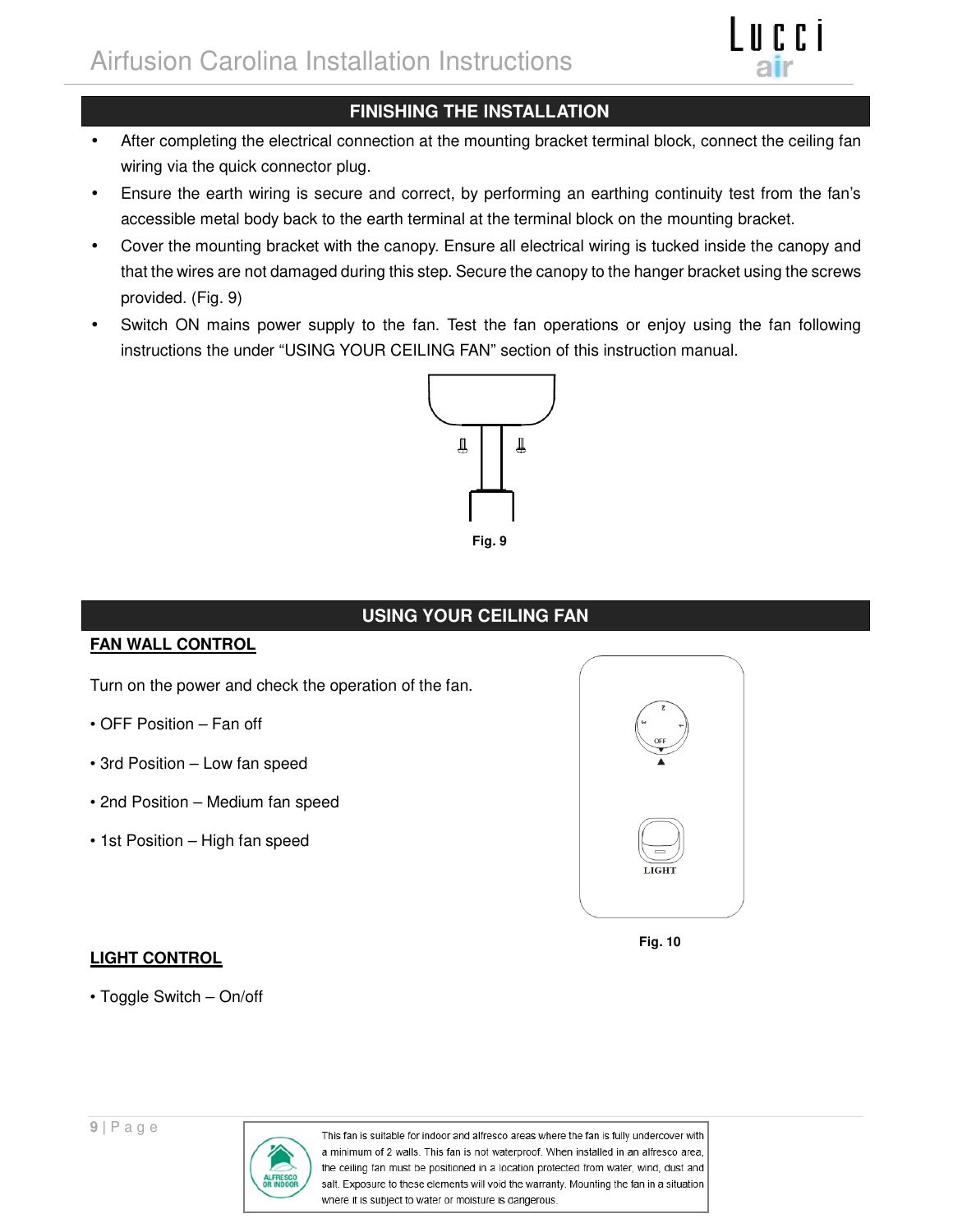#### **REVERSE FUNCTION**

Your ceiling fan can operate in either summer or winter mode. The reverse switch is located at the top of the motor housing. **NOTE**: You need a small tool to adjust the reverse switch in the top housing.

**SUMMER Mode:** The reverse switch should be in the **SUMMER** position to rotate the fan in an anticlockwise direction. The airflow will be directed downwards, for cooling in summer.

**ILCCI** 

**WINTER Mode:** The reverse switch should be in the **WINTER** position to rotate the fan in a clockwise direction. The airflow will be directed upwards assisting in the circulation of warm air, for energy conservation in winter.



### **AFTER INSTALLATION**

#### **WOBBLE:**

NOTE: ceiling fans tend to move during operation due to the fact that they are mounted on a rubber grommet. If the fan was mounted rigidly to the ceiling it would cause excessive vibration. Movement of a few centimetres is quite acceptable and DOES NOT suggest any problem.

**TO REDUCE THE FAN WOBBLE:** Please check that all screws which fix the mounting bracket and down rod are secure.

**BALANCING KIT:** A balancing kit is provided to balance the ceiling fan on initial installation. Please refer to the instruction on how to use the balancing kit. The balancing kit can be used to assist re-balancing should the ceiling fan become un-balanced again. Store your balancing kit away after installation for future use if required.

#### **NOISE:**

When it is quiet (especially at night) you may hear occasional small noises. Slight power fluctuations and frequency signals superimposed in the electricity for off-peak hot water control, may cause a change in fan motor noise. This is normal. Please allow a 24-hour "settling-in" period, most noises associated with a new fan disappear during this time.

The manufacturer's warranty covers actual faults that may develop and NOT minor complaints such as hearing the motor run – All electric motors are audible to some extent.

**10 |** P a g e

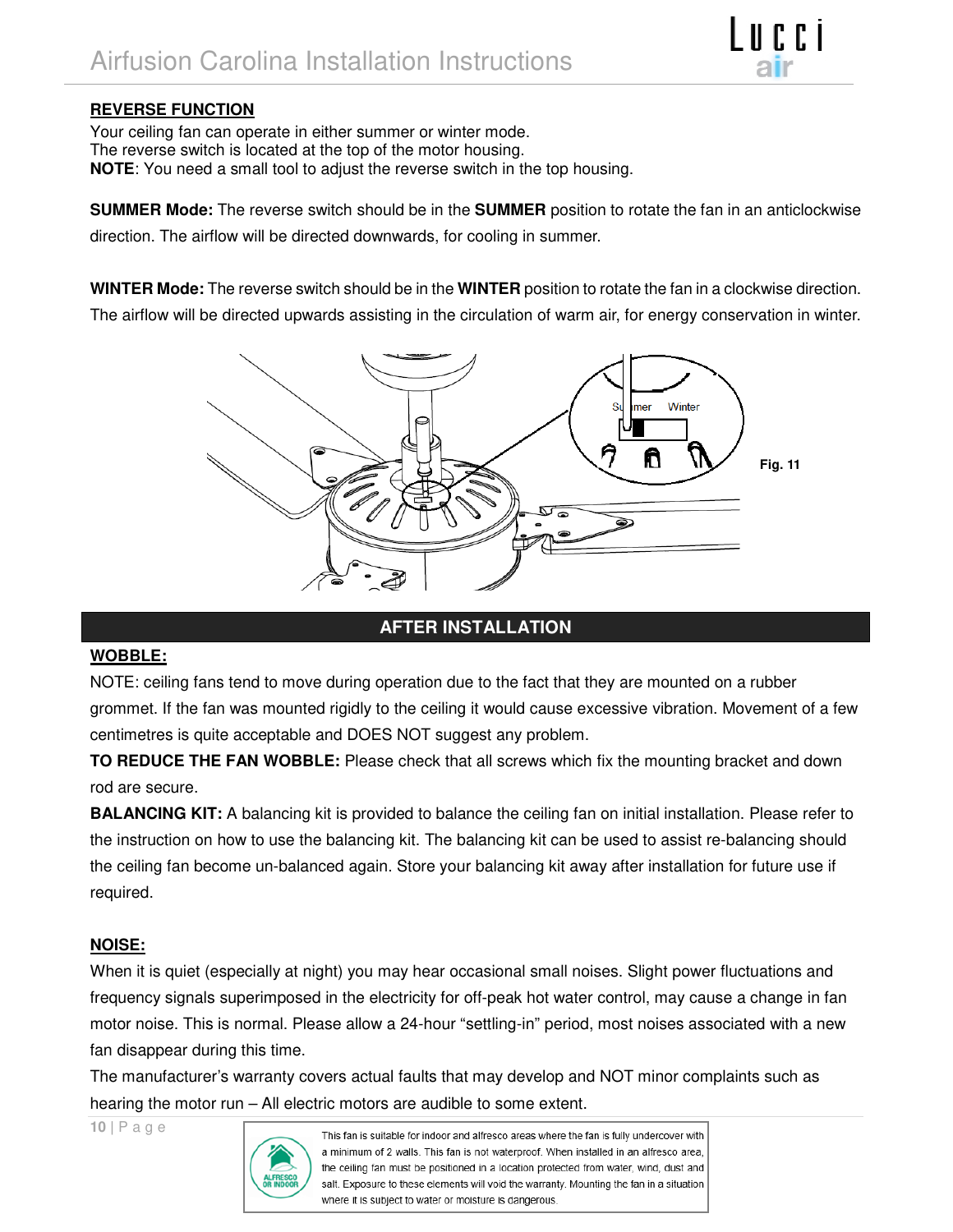

## **CARE & CLEANING**

## **NOTE: Always turn OFF the power at the mains switch before performing any maintenance or attempting to clean your fan**.

- Every 6 months periodic cleaning of your ceiling fan is the only maintenance required. Use a soft brush or lint free cloth to avoid scratching the paint finish. Please turn off electricity power when you do so.
- Do not soak or immerse your ceiling fan in the water or other liquids. It could damage the motor or the blades and create the possibility of an electrical shock.
- Ensure that the fan does not come in contact with any organic solvents or cleaners.
- To clean the fan blade, wipe with only a damp clean cloth with NO organic solvents or cleaners.
- The motor has a permanently lubricated ball bearing so there is no need to oil.

| <b>TECHNICAL INFORMATION</b> |                     |  |
|------------------------------|---------------------|--|
| Fan Models                   | 70" fan only        |  |
| <b>Rated Voltage</b>         | 220-240V~50Hz       |  |
| Rated Wattage (Motor)        | 85W                 |  |
| Rated wattage (Lamp)         | N/A                 |  |
| Weight                       | 7.7kg               |  |
| <b>Canopy Dimensions</b>     | H:52mm<br>Dia:131mm |  |

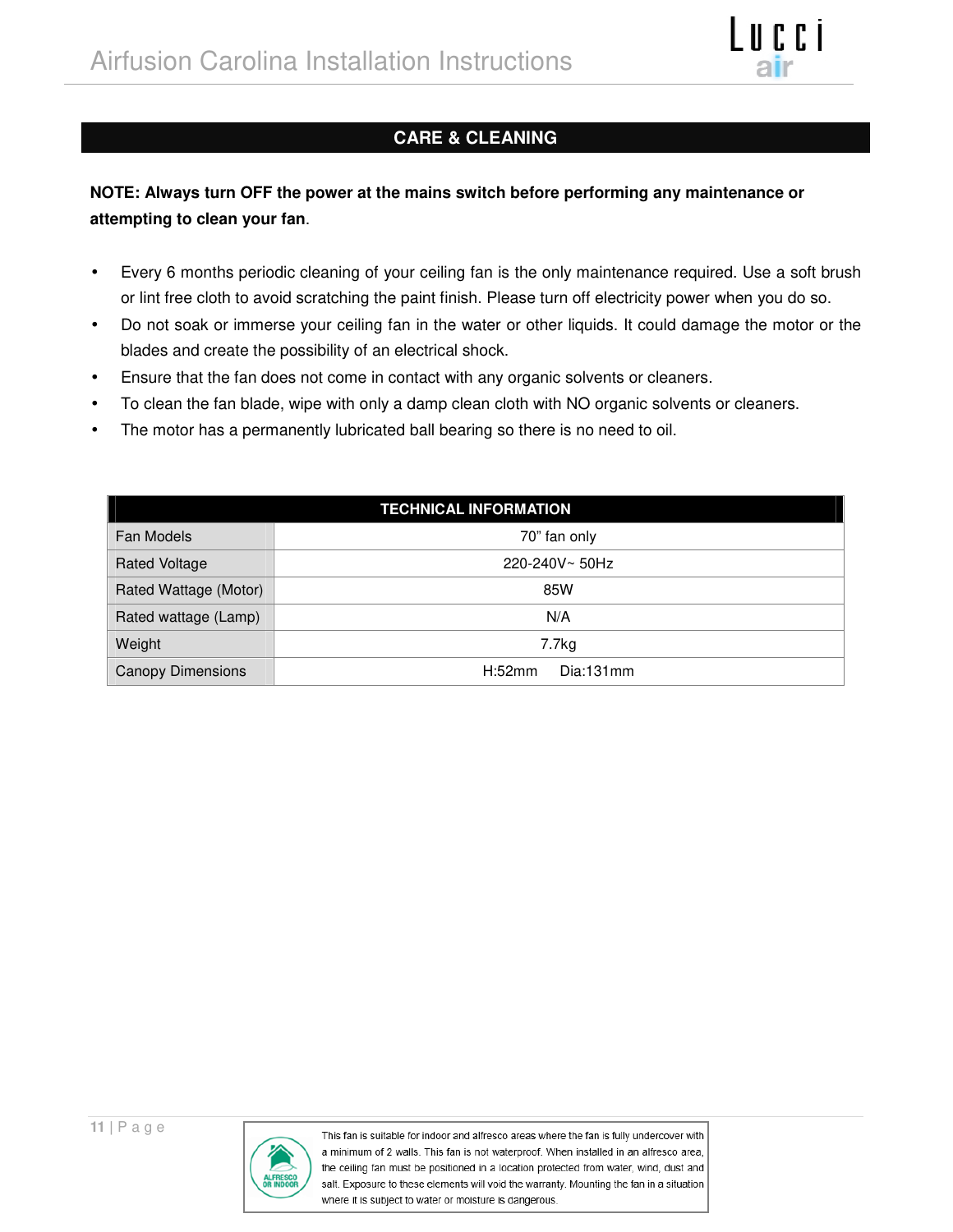# LUCCI CEILING FAN WARRANTY DETAIL

# LUCCI WARRANTY HOTLINE- 1800 602 243 **THIS WARRANTY IS VALID IN AUSTRALIA ONLY**

In the event of service being required, please call the Lucci Fan Warranty Hotline on 1800 602 243 between 9am & 5pm (EST) Monday to Friday. Please make sure you have all the ceiling fan details filled out at the end of the manual before making the call.

Every Lucci ceiling fan is thoroughly inspected and tested before being released for sale. In addition to any warranty rights or conditions under statutory regulations, Lucci warrants all of its ceiling fans against defective workmanship and faulty materials for twenty four (24) months from the date of purchase. Lucci undertakes, at its option, to repair or replace, free of charge, each product or part thereof on condition that;

- 1. The fan or relevant part has not been subjected to misuse, neglect, or been involved in an accident.
- 2. The repairs are not required as a result of normal wear and tear.
- 3. The product was installed by a licensed electrical contractor.
- 4. A copy of the original receipt of purchase is presented.
- 5. 12 month warranty applies when used in any non-domestic applications.
- 6. This warranty does not cover stains, scratch and scuff marks, or dents if the product is purchased through a factory outlet or to refurbished items.

Our goods come with guarantees that cannot be excluded under the Australian Consumer Law. You are entitled to a replacement or refund for a major failure and compensation for any other reasonably foreseeable loss or damage. You are also entitled to have the goods repaired or replaced if the goods fail to be of acceptable quality and the failure does not amount to a major failure.

**Lucci Design cannot be held responsible for any repair other than those carried out by it or one of its Authorised Service Agents. Please keep this warranty information in a safe place. This information must be produced in the event of service being required.**

#### **Distributed by:**

Beacon Lighting 140 Fulton Drive Derrimut, Victoria, 3026 Australia Ph +613 9368 1000 Fax +613 9360 9332 Email: warranty@beaconlighting.com.au